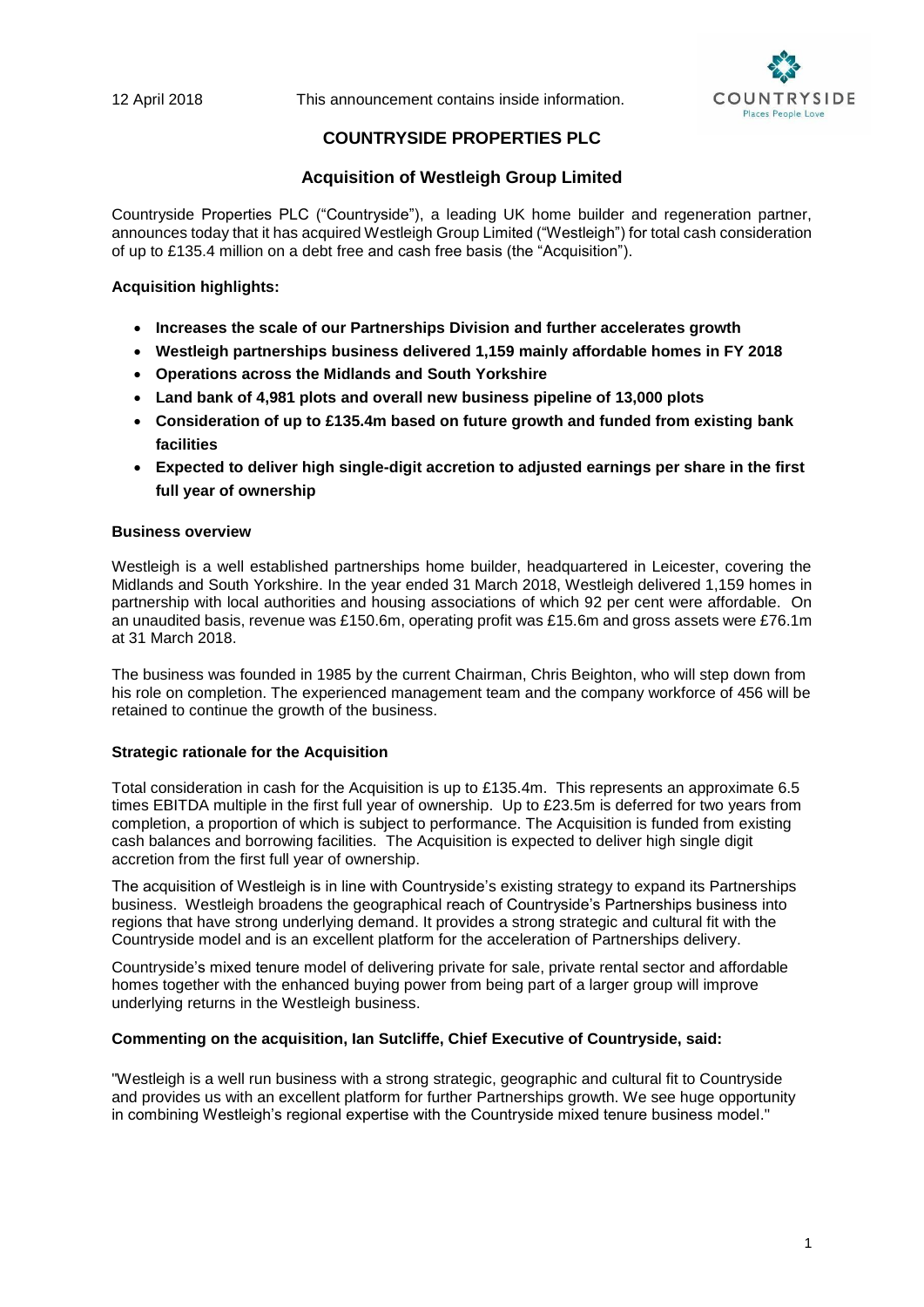### **Current trading**

Countryside's trading for the first six months of the financial year has been in line with its expectations. It will update the market on 18 April 2018 on Group performance and its half year trading statement for the six months to 31 March 2018.

-Ends-

#### **Conference call for analysts and investors**

Countryside will hold a conference call and webex presentation for investors and analysts today at 08.00 BST. Participants will need to dial-in to the conference call number and log-on to the webex URL to listen to and view the presentation. The dial-in details and webex URL are below:

Participant dial in: +44 (0) 1452 555566 Conference ID: 6373005 Webex URL: <https://webconnect.webex.com/webconnect/onstage/g.php?MTID=e7cf9a0fd778ab12569d650387787dff0> Webex event number: 627 758 794

The presentation to accompany this call will also be available on the Reports and Presentations page on Countryside's website at <http://investors.countryside-properties.com/>

#### **Enquiries:**

| <b>Countryside Properties PLC</b><br>Ian Sutcliffe - Group Chief Executive<br>Rebecca Worthington - Group Chief Financial Officer<br>Victoria Prior - Investor Relations & Strategy Director | Tel: +44 (0) 1277 260 000 |
|----------------------------------------------------------------------------------------------------------------------------------------------------------------------------------------------|---------------------------|
| <b>Brunswick Group LLP</b><br>Nina Coad<br>Oliver Sherwood                                                                                                                                   | Tel: +44 (0) 20 7404 5959 |
| <b>Joint Corporate Brokers:</b><br><b>Barclays</b><br>Robert Mayhew / Richard Bassingthwaighte                                                                                               | Tel: +44 (0) 20 7623 2323 |
| <b>Numis</b><br>Heraclis Economides / Christopher Wilkinson                                                                                                                                  | Tel: +44 (0) 20 7260 1000 |

#### **Note to editors:**

Countryside is a leading UK home builder and regeneration partner specialising in place making and urban regeneration. Our business is centred around two complementary divisions, Partnerships and Housebuilding. Our Partnerships division specialises in urban regeneration of public sector land, delivering private and affordable homes by partnering with local authorities and housing associations. The Housebuilding division, operating under Countryside and Millgate brands, develops sites that provide private and affordable housing, on land owned or controlled by the Group. Countryside was founded in 1958. It operates in locations across outer London, the South East, the North West of England and the West Midlands.

For further information, please visit the Group's website: [www.countryside-properties.com](http://www.countryside-properties.com/)

#### **Cautionary statement regarding forward-looking statements**

Some of the information in this document may contain projections or other forward-looking statements regarding future events or the future financial performance of Countryside Properties PLC and its subsidiaries (the Group). You can identify forward-looking statements by terms such as "expect", "believe", "anticipate", "estimate", "intend", "will", "could", "may" or "might", the negative of such terms or other similar expressions. Countryside Properties PLC (the Company) wishes to caution you that these statements are only predictions and that actual events or results may differ materially. The Company does not intend to update these statements to reflect events and circumstances occurring after the date hereof or to reflect the occurrence of unanticipated events. Many factors could cause the actual results to differ materially from those contained in projections or forward-looking statements